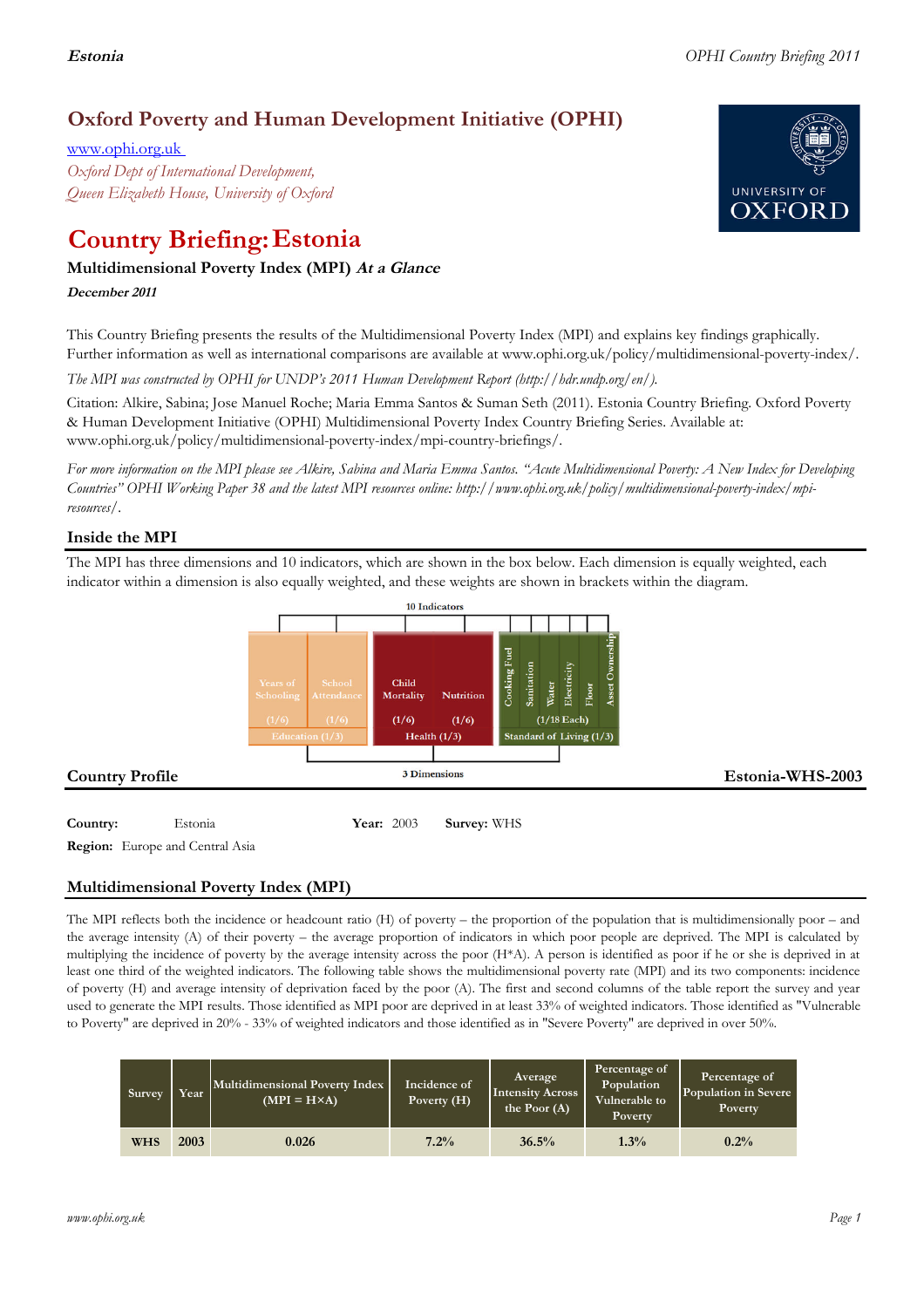#### **Comparing the MPI with Other Poverty Measures**

Column chart A compares the poverty rate using the MPI with three other commonly used poverty measures. The height of the first column denotes the percentage of people who are MPI poor (also called the incidence or headcount ratio). The second and third columns denote the percentages of people who are poor according to the \$1.25 a day income poverty line and \$2.00 a day line, respectively. The final column denotes the percentage of people who are poor according to the national income poverty line. The table on the right-hand side reports various descriptive statistics for the country. The statistics shaded in khaki/olive are taken from the year closest to the year of the survey used to calculate the MPI. The year is provided below each column in chart A.



|                 |                         | Summary                                                                                                                                                    |           |  |  |
|-----------------|-------------------------|------------------------------------------------------------------------------------------------------------------------------------------------------------|-----------|--|--|
| erty Measures   |                         | Multidimensional Poverty Index<br>0.026                                                                                                                    |           |  |  |
|                 |                         | Percentage of MPI Poor (H)                                                                                                                                 | 7.2%      |  |  |
|                 | 8.9%                    | Average Intensity of Deprivation (A)                                                                                                                       | 36.5%     |  |  |
|                 |                         | Percentage of Income Poor (\$1.25 a day) <sup><math>\ddagger</math></sup>                                                                                  | $0.0\%$   |  |  |
|                 |                         | Percentage of Income Poor (\$2.00 a day) <sup><math>\bar{x}</math></sup>                                                                                   | $2.6\%$   |  |  |
| 2.6%            |                         | Percentage of Poor (National Poverty Line) <sup>#</sup>                                                                                                    | 8.9%      |  |  |
|                 |                         | Human Development Index 2011*                                                                                                                              | 0.835     |  |  |
| US\$2 a day     | <b>National Poverty</b> | $HDI$ rank*                                                                                                                                                | 34        |  |  |
| 2003            | Line<br>1995            | $HDI category*$                                                                                                                                            | Very High |  |  |
| <b>⁄Ieasure</b> |                         | $\pm$ The World Bank (2011). "World Development Indicators." Washington, DC.<br>* UNDP (2011). "Human Development Report", Statistical Table 1 . New York. |           |  |  |

te: For population figures and numbers of MPI poor people, consult the tables on OPHI's te: http://www.ophi.org.uk/policy/multidimensional-poverty-index/

#### **Comparing the MPI with Other Poverty Measures**

Column chart B shows the percentage of people who are MPI poor (also called the incidence or headcount) in the 109 developing countries analysed. The column denoting this country is dark, with other countries shown in light grey. The dark dots denote the percentage of people who are income poor according to the \$1.25 a day poverty line in each country. The graph above tells you the year this data comes from. Dots are only shown where the income data available is within three years of the MPI survey year.



**B. Headcounts of MPI Poor and \$1.25/day Poor**

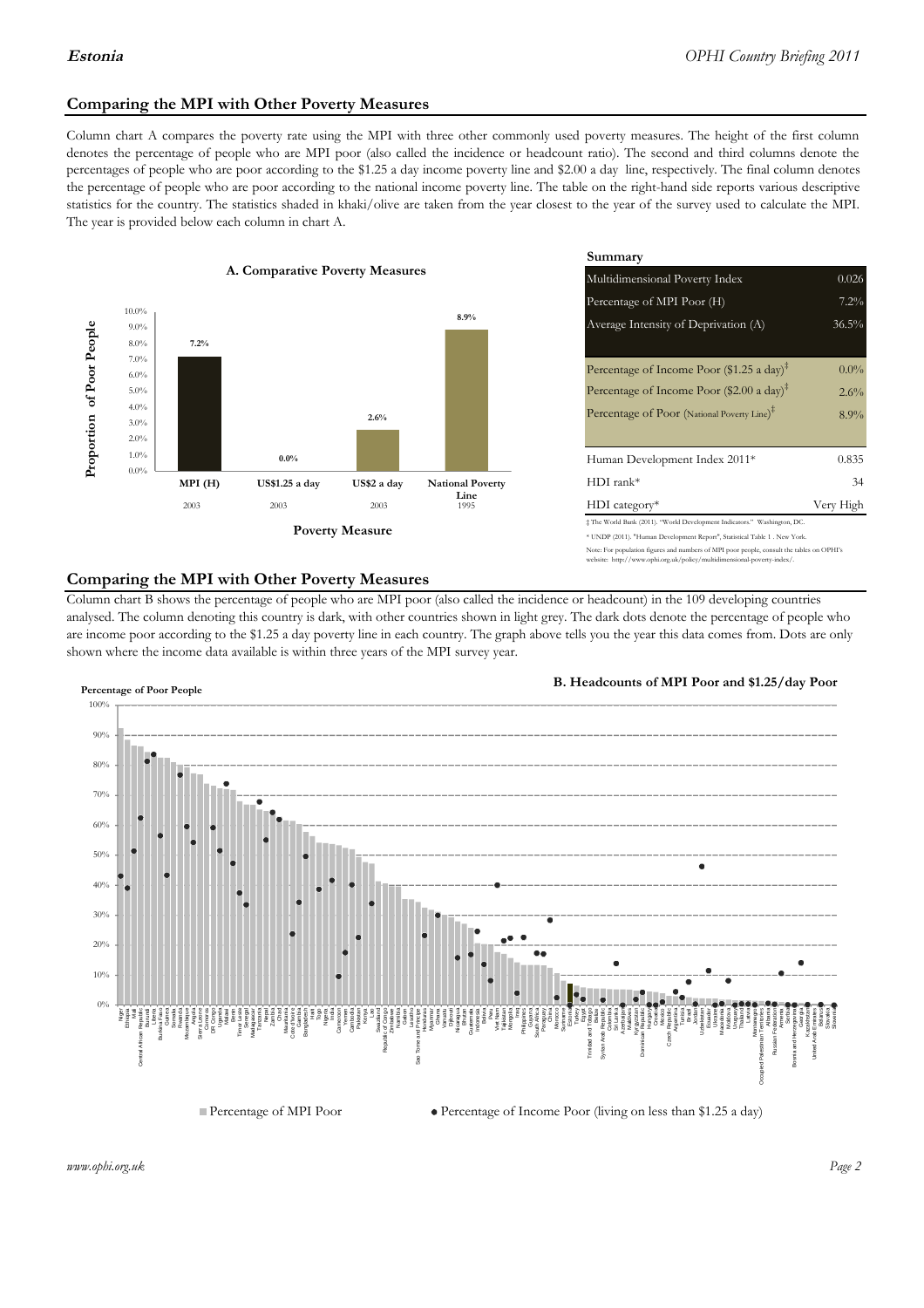#### **Incidence of Deprivation in Each of the MPI Indicators**

The MPI uses 10 indicators to measure poverty in three dimensions: education, health and living standards. The bar chart to the left reports the proportion of the population that is poor and deprived in each indicator. We do not include the deprivation of non-poor people. The spider diagram to the right compares the proportions of the population that are poor and deprived across different indicators. At the same time it compares the performance of rural areas and urban areas with that of the national aggregate. Patterns of deprivation may differ in rural and urban areas.







#### **Composition of the MPI**

The MPI can be broken down to see directly how much each indicator contributes to multidimensional poverty. The following figure shows the composition of the MPI using a pie chart. Each piece of the pie represents the percentage contribution of each indicator to the overall MPI of the country. The larger the slice of the pie chart, the bigger the weighted contribution of the indicator to overall poverty.